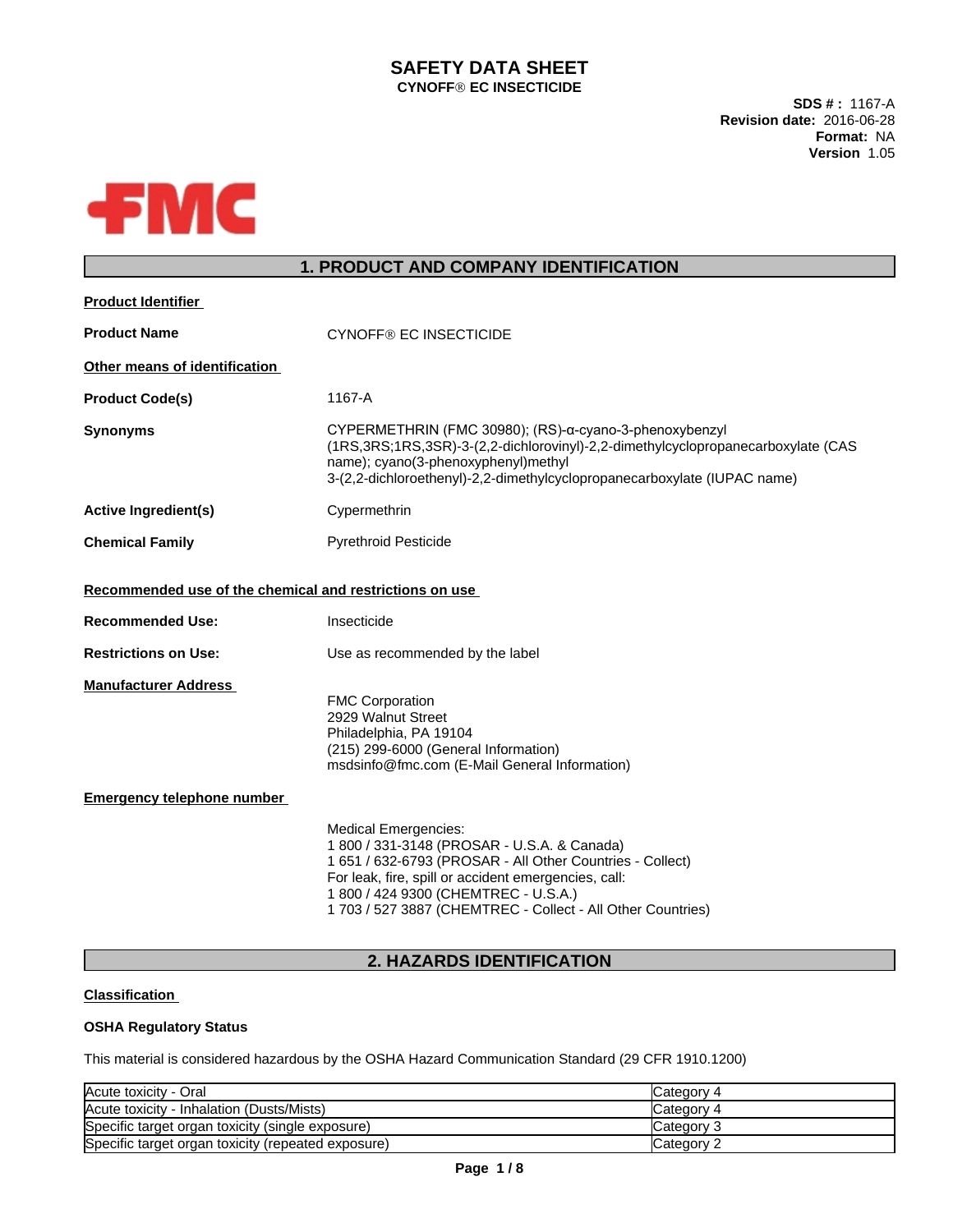### **GHS Label elements, including precautionary statements**

#### **EMERGENCY OVERVIEW**

### **Warning**

## **Hazard Statements**

- H302 Harmful if swallowed
- H313 May be harmful in contact with skin
- H332 Harmful if inhaled
- H373 May cause damage to organs through prolonged or repeated exposure
- H335 May cause respiratory irritation
- H336 May cause drowsiness or dizziness



#### **Precautionary Statements - Prevention**

P264 - Wash face, hands and any exposed skin thoroughly after handling P270 - Do not eat, drink or smoke when using this product

P260 - Do not breathe dust/fume/gas/mist/vapors/spray

### **Precautionary Statements - Response**

P314 - Get medical advice/ attention if you feel unwell P304 + P340 - IF INHALED: Remove person to fresh air and keep comfortable for breathing P312 - Call a POISON CENTER or doctor if you feel unwell

P301 + P312 - IF SWALLOWED: Call a POISON CENTER or doctor if you feel unwell

P330 - Rinse mouth

## **Precautionary Statements - Storage**

P403 + P233 - Store in a well-ventilated place. Keep container tightly closed P405 - Store locked up

#### **Precautionary Statements - Disposal**

P501 - Dispose of contents/container to an approved waste disposal plant

### **Hazards not otherwise classified (HNOC)**

No hazards not otherwise classified were identified.

#### **Other Information**

Very toxic to aquatic life with long lasting effects.

# **3. COMPOSITION/INFORMATION ON INGREDIENTS**

**Chemical Family Pyrethroid Pesticide.** 

| Chemical<br>∣name | <b>CAS-No</b>                               | Weiahı<br>ເດເ<br>70 |
|-------------------|---------------------------------------------|---------------------|
| ∵vpermethrin      | $\sim$<br>F O Q F<br>౦∠౦<br>- 77<br>$\cdot$ | o,<br>,,,<br>27.V   |

Synonyms are provided in Section 1.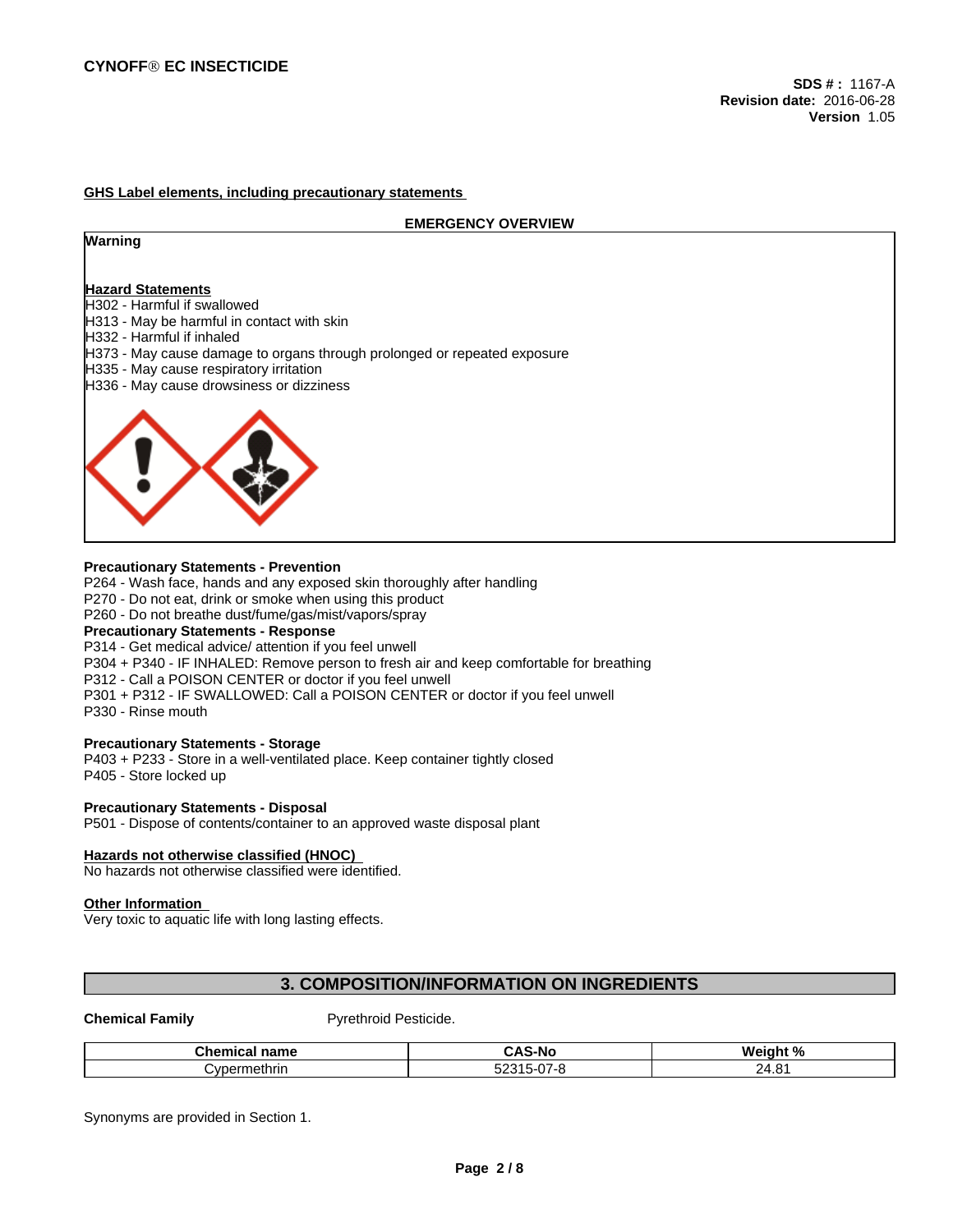|                                                                                                            | <b>4. FIRST AID MEASURES</b>                                                                                                                                                                                                                                                  |
|------------------------------------------------------------------------------------------------------------|-------------------------------------------------------------------------------------------------------------------------------------------------------------------------------------------------------------------------------------------------------------------------------|
| <b>Eye Contact</b>                                                                                         | Hold eyes open and rinse slowly and gently with water for 15 to 20 minutes. Remove<br>contact lenses, if present, after the first 5 minutes, then continue rinsing eye. Call a poison<br>control center or doctor for further treatment advice.                               |
| <b>Skin Contact</b>                                                                                        | Take off contaminated clothing. Rinse skin immediately with plenty of water for 15-20<br>minutes. Call a poison control center or doctor for further treatment advice.                                                                                                        |
| <b>Inhalation</b>                                                                                          | Move to fresh air. If person is not breathing, call 911 (within the U.S. and Canada) or an<br>ambulance, then give artificial respiration, preferably mouth-to-mouth if possible. Call a<br>poison control center or doctor for further treatment advice.                     |
| Ingestion                                                                                                  | Call a poison control center or doctor immediately for treatment advice. Have person sip a<br>glass of water if able to swallow. Do not induce vomiting unless told to do so by a poison<br>control center or doctor. Do not give anything by mouth to an unconscious person. |
| Most important symptoms and<br>effects, both acute and delayed                                             | Central nervous system effects.                                                                                                                                                                                                                                               |
| Indication of immediate medical<br>attention and special treatment<br>needed, if necessary                 | Treat symptomatically. This product is a pyrethroid. If large amounts have been ingested,<br>the stomach and intestines should be evacuated. Treatment is symptomatic and supportive.<br>Digestible fats, oils, or alcohol may increase absorption and so should be avoided.  |
|                                                                                                            | <b>5. FIRE-FIGHTING MEASURES</b>                                                                                                                                                                                                                                              |
| <b>Suitable Extinguishing Media</b>                                                                        | Carbon dioxide (CO2), Dry chemical, Alcohol-resistant foam, Water spray.                                                                                                                                                                                                      |
| Specific Hazards Arising from the<br><b>Chemical</b>                                                       | None known                                                                                                                                                                                                                                                                    |
| <b>Explosion data</b><br><b>Sensitivity to Mechanical Impact</b><br><b>Sensitivity to Static Discharge</b> | Not sensitive.<br>Not sensitive.                                                                                                                                                                                                                                              |
| Protective equipment and<br>precautions for firefighters                                                   | Wear self-contained breathing apparatus and protective suit.                                                                                                                                                                                                                  |
|                                                                                                            | <b>6. ACCIDENTAL RELEASE MEASURES</b>                                                                                                                                                                                                                                         |
| <b>Personal Precautions</b>                                                                                | Isolate and post spill area. Remove all sources of ignition. Wear suitable protective clothing,<br>gloves and eye/face protection. For personal protection see section 8.                                                                                                     |
| Other                                                                                                      | For further clean-up instructions, call FMC Emergency Hotline number listed in Section 1<br>"Product and Company Identification" above.                                                                                                                                       |
| <b>Environmental Precautions</b>                                                                           | See Section 12 for additional Ecological Information.                                                                                                                                                                                                                         |
| <b>Methods for Containment</b>                                                                             | Dike to prevent runoff. Absorb with earth, sand or other non-combustible material and<br>transfer to containers for later disposal.                                                                                                                                           |
| Methods for cleaning up                                                                                    | Clean and neutralize spill area, tools and equipment by washing with bleach water and<br>soap. Absorb rinsate and add to the collected waste. Waste must be classified and labeled<br>prior to recycling or disposal. Dispose of waste as indicated in Section 13.            |
|                                                                                                            | 7. HANDLING AND STORAGE                                                                                                                                                                                                                                                       |
| <b>Handling</b>                                                                                            | Do not contaminate other pesticides, fertilizers, water, food, or feed by storage or disposal.                                                                                                                                                                                |
| <b>Storage</b>                                                                                             | Keep in a dry, cool and well-ventilated place. Keep away from open flames, hot surfaces<br>and sources of ignition. Keep out of reach of children and animals. Keep/store only in<br>original container.                                                                      |
| Incompatible products                                                                                      | None known                                                                                                                                                                                                                                                                    |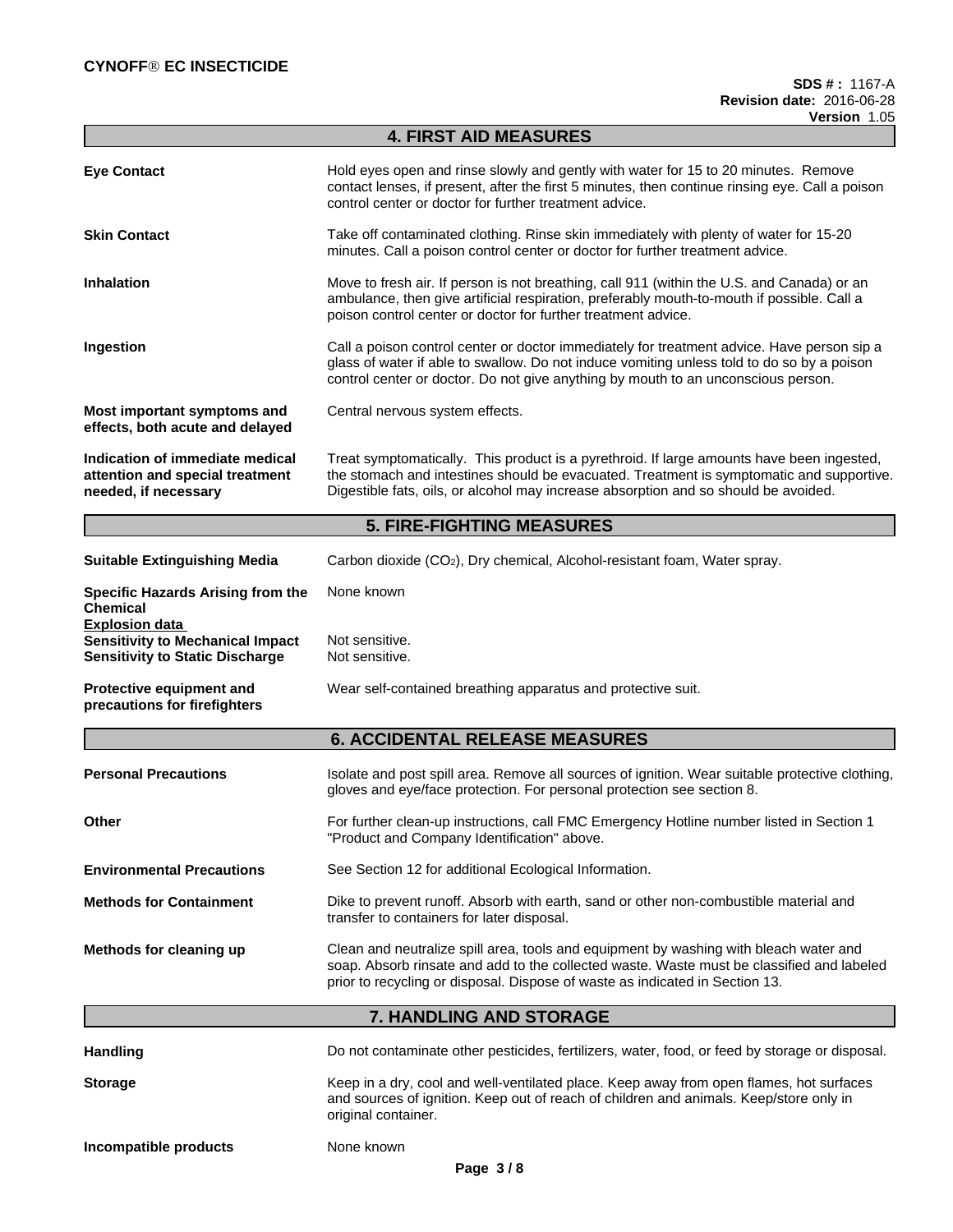# **8. EXPOSURE CONTROLS/PERSONAL PROTECTION**

## **Control parameters**

This product, as supplied, does not contain any hazardous materials with occupational exposure limits established by the region specific regulatory bodies.

## **Appropriate engineering controls**

| <b>Engineering measures</b>     | Apply technical measures to comply with the occupational exposure limits. When working in<br>confined spaces (tanks, containers, etc.), ensure that there is a supply of air suitable for<br>breathing and wear the recommended equipment.                                                                                 |
|---------------------------------|----------------------------------------------------------------------------------------------------------------------------------------------------------------------------------------------------------------------------------------------------------------------------------------------------------------------------|
|                                 | Individual protection measures, such as personal protective equipment                                                                                                                                                                                                                                                      |
| <b>Eye/Face Protection</b>      | If there is a potential for exposure to particles which could cause eye discomfort, wear<br>chemical goggles.                                                                                                                                                                                                              |
| <b>Skin and Body Protection</b> | Wear long-sleeved shirt, long pants, socks, and shoes.                                                                                                                                                                                                                                                                     |
| <b>Hand Protection</b>          | Protective gloves                                                                                                                                                                                                                                                                                                          |
| <b>Respiratory Protection</b>   | If exposure limits are exceeded or irritation is experienced, NIOSH/MSHA approved<br>respiratory protection should be worn. Respiratory protection must be provided in<br>accordance with current local regulations.                                                                                                       |
| <b>Hygiene measures</b>         | Clean water should be available for washing in case of eye or skin contamination. Wash<br>skin prior to eating, drinking, chewing gum or using tobacco. Shower or bathe at the end of<br>working. Remove and wash contaminated clothing before re-use. Launder work clothing<br>separately from regular household laundry. |
| <b>General information</b>      | If the product is used in mixtures, it is recommended that you contact the appropriate<br>protective equipment suppliers. These recommendations apply to the product as supplied                                                                                                                                           |

# **9. PHYSICAL AND CHEMICAL PROPERTIES**

## **Information on basic physical and chemical properties**

| Appearance                       | Amber Liquid               |
|----------------------------------|----------------------------|
| <b>Physical State</b>            | Liquid                     |
| Color                            | Amber                      |
| Odor                             | Soapy                      |
| <b>Odor threshold</b>            | No information available   |
| рH                               | 5.5                        |
| Melting point/freezing point     | 0 °C / 32 °F               |
| <b>Boiling Point/Range</b>       | No information available   |
| <b>Flash point</b>               | 115 °C / 239 °F Closed cup |
| <b>Evaporation Rate</b>          | No information available   |
| Flammability (solid, gas)        | No information available   |
| <b>Flammability Limit in Air</b> |                            |
| <b>Upper flammability limit:</b> | No information available   |
| Lower flammability limit:        | No information available   |
| Vapor pressure                   | No information available   |
| Vapor density                    | No information available   |
| <b>Density</b>                   | No information available   |
| <b>Specific gravity</b>          | $0.96 \ @ 20 °C$           |
| <b>Water solubility</b>          | Emulsifies                 |
| Solubility in other solvents     | No information available   |
| <b>Partition coefficient</b>     | No information available   |
| <b>Autoignition temperature</b>  | No information available   |
| <b>Decomposition temperature</b> | No information available   |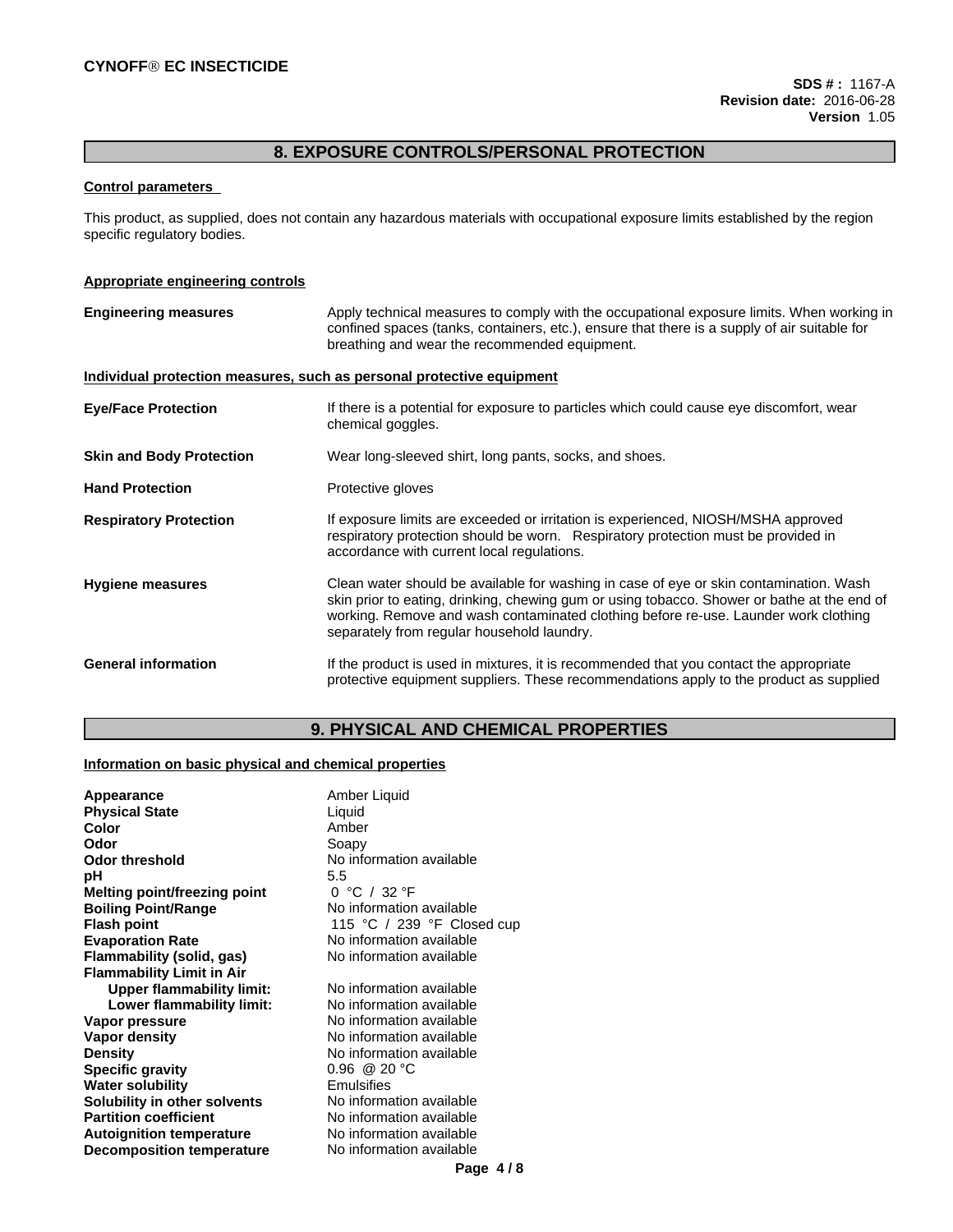| Viscosity, kinematic        |
|-----------------------------|
| Viscosity, dynamic          |
| <b>Explosive properties</b> |
| <b>Oxidizing properties</b> |
| Molecular weight            |
| <b>Bulk density</b>         |
|                             |

**Viscosity, kinematic** No information available **Viscosity, dynamic** No information available **Explosive properties** No information available **No information available No information available Bulk density** 7.99 lb/gal

# **10. STABILITY AND REACTIVITY**

| <b>Reactivity</b>                                                                                         | Not applicable                                                                                                                                                                                                                        |
|-----------------------------------------------------------------------------------------------------------|---------------------------------------------------------------------------------------------------------------------------------------------------------------------------------------------------------------------------------------|
| <b>Chemical Stability</b><br><b>Possibility of Hazardous Reactions</b><br><b>Hazardous polymerization</b> | Stable under recommended storage conditions.<br>None under normal processing.<br>Hazardous polymerization does not occur.                                                                                                             |
| <b>Conditions to avoid</b><br>Incompatible materials                                                      | Heat, flames and sparks<br>None known.<br>Hazardous Decomposition Products Thermal decomposition can lead to release of irritating and toxic gases and vapors: Carbon<br>oxides (COx), Hydrogen cyanide, Chlorine, Hydrogen chloride, |

# **11. TOXICOLOGICAL INFORMATION**

## **Product Information**

| LD50 Oral                         | 1105 mg/kg (rat)      |
|-----------------------------------|-----------------------|
| <b>LD50 Dermal</b>                | > 2000 mg/kg (rabbit) |
| <b>LC50 Inhalation</b>            | 1.8 mg/L (rat) 4 hr   |
| Serious eye damage/eye irritation | Minimally irritating. |
| <b>Skin corrosion/irritation</b>  | Minimally irritating. |

**Sensitization** Non-sensitizing.

### **Information on toxicological effects**

| <b>Symptoms</b>                 | Large doses of cypermethrin ingested by laboratory animals produced signs of toxicity<br>including loss of motor control, tremors, decreasedactivity, urinary incontinence,<br>incoordination, increased sensitivity to sound and convulsions. |
|---------------------------------|------------------------------------------------------------------------------------------------------------------------------------------------------------------------------------------------------------------------------------------------|
|                                 | Delayed and immediate effects as well as chronic effects from short and long-term exposure                                                                                                                                                     |
| <b>Chronic toxicity</b>         | Cypermethrin: Long-term exposure caused neurotoxicity (body tremors, decreased motor<br>activity), decreased body weight and increased liver and spleen weight.                                                                                |
| <b>Mutagenicity</b>             | Cypermethrin: Not genotoxic in laboratory studies.                                                                                                                                                                                             |
| Carcinogenicity                 | Cypermethrin caused an increase in benign lung tumors in mice, but not in rats. EPA has<br>classified cypermethrin as a possible human carcinogen based on this information, but<br>does not regulate based on its low cancer risk.            |
| <b>Neurological effects</b>     | Cypermethrin: Causes clinical signs of neurotoxicity (body tremors, decreased motor<br>activity and impaired gait) following acute, subchronic or chronic exposure.                                                                            |
| <b>Reproductive toxicity</b>    | Cypermethrin: No toxicity to reproduction in animal studies.                                                                                                                                                                                   |
| <b>Developmental toxicity</b>   | Cypermethrin: Not teratogenic in animal studies.                                                                                                                                                                                               |
| <b>STOT - single exposure</b>   | May cause respiratory irritation. See listed target organs below.                                                                                                                                                                              |
| <b>STOT - repeated exposure</b> | May cause damage to organs through prolonged or repeated exposure. See listed target<br>organs below.                                                                                                                                          |
| Target organ effects            | Cypermethrin: Central Nervous System.                                                                                                                                                                                                          |
| <b>Neurological effects</b>     | Cypermethrin: Causes clinical signs of neurotoxicity (body tremors, decreased motor<br>activity and impaired gait) following acute, subchronic or chronic exposure.                                                                            |
| <b>Aspiration hazard</b>        | No information available.                                                                                                                                                                                                                      |

| Chemical name                   | <b>ACGIH</b> | <b>IARC</b> | <b>NITD</b><br>13 L I | <b>OSHA</b> |
|---------------------------------|--------------|-------------|-----------------------|-------------|
| Cypermethrin                    |              | Group 2A    |                       |             |
| <u>ດສຸດ</u><br>52315<br>15-07-i |              |             |                       |             |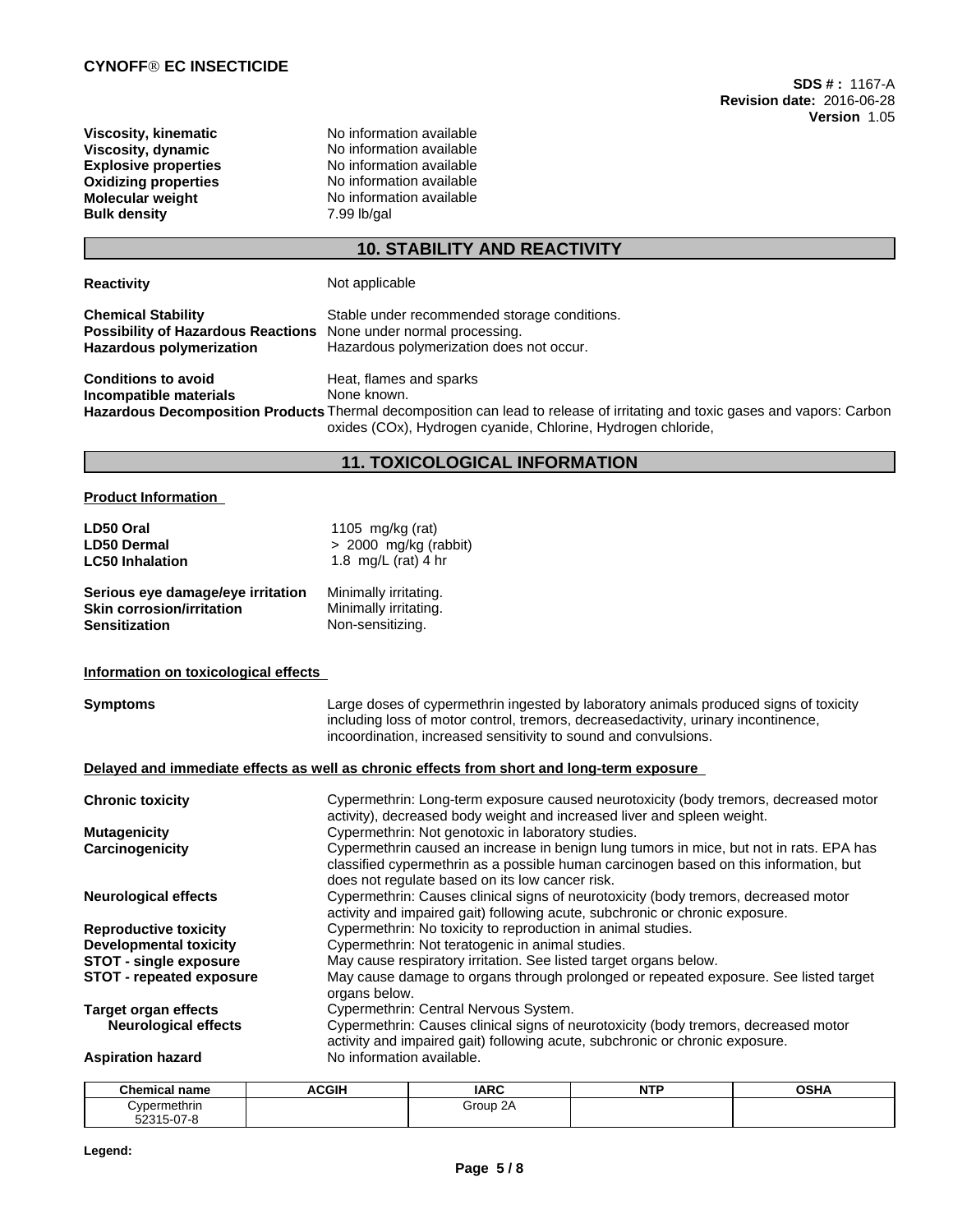*IARC (International Agency for Research on Cancer) Group 2A - Probably Carcinogenic to Humans*

# **12. ECOLOGICAL INFORMATION**

# **Ecotoxicity**

| Cypermethrin (52315-07-8)                                                                                                                             |                                                                                                                                                                                                                                                                                                                                                               |                                                                                                                                                                                      |             |                   |  |  |
|-------------------------------------------------------------------------------------------------------------------------------------------------------|---------------------------------------------------------------------------------------------------------------------------------------------------------------------------------------------------------------------------------------------------------------------------------------------------------------------------------------------------------------|--------------------------------------------------------------------------------------------------------------------------------------------------------------------------------------|-------------|-------------------|--|--|
| Active Ingredient(s)                                                                                                                                  | Duration                                                                                                                                                                                                                                                                                                                                                      | Species                                                                                                                                                                              | Value       | Units             |  |  |
| Cypermethrin                                                                                                                                          | 48 h EC50                                                                                                                                                                                                                                                                                                                                                     | Crustacea                                                                                                                                                                            | 0.3         | $\mu$ g/L         |  |  |
|                                                                                                                                                       | 96 h LC50                                                                                                                                                                                                                                                                                                                                                     | Fish                                                                                                                                                                                 | 2.8         | $\mu$ g/L         |  |  |
|                                                                                                                                                       | 72 h EC50                                                                                                                                                                                                                                                                                                                                                     | Algae                                                                                                                                                                                | > 0.1       | mg/L              |  |  |
|                                                                                                                                                       | 21 d NOEC                                                                                                                                                                                                                                                                                                                                                     | Crustacea                                                                                                                                                                            | 0.04        | $\mu$ g/L         |  |  |
|                                                                                                                                                       | 21 d NOEC<br>96 h NOEC                                                                                                                                                                                                                                                                                                                                        | Fish<br>Algae                                                                                                                                                                        | 0.03<br>1.3 | $\mu$ g/L<br>mg/L |  |  |
| <b>Persistence and degradability</b>                                                                                                                  | Cypermethrin: Moderately persistent. Does not readily hydrolyze. Not readily<br>biodegradable.<br>Cypermethrin: The substance has a potential for bioconcentration.                                                                                                                                                                                           |                                                                                                                                                                                      |             |                   |  |  |
| <b>Bioaccumulation</b>                                                                                                                                |                                                                                                                                                                                                                                                                                                                                                               |                                                                                                                                                                                      |             |                   |  |  |
| <b>Mobility</b>                                                                                                                                       |                                                                                                                                                                                                                                                                                                                                                               | Cypermethrin: Immobile. Not expected to reach groundwater.                                                                                                                           |             |                   |  |  |
|                                                                                                                                                       |                                                                                                                                                                                                                                                                                                                                                               | <b>13. DISPOSAL CONSIDERATIONS</b>                                                                                                                                                   |             |                   |  |  |
| Waste disposal methods                                                                                                                                | disposal authorities for guidance.                                                                                                                                                                                                                                                                                                                            | Improper disposal of excess pesticide, spray mixture, or rinsate is prohibited. If these<br>wastes cannot be disposed of by use according to label instructions, contact appropriate |             |                   |  |  |
| <b>Contaminated Packaging</b>                                                                                                                         |                                                                                                                                                                                                                                                                                                                                                               | Containers must be disposed of in accordance with local, state and federal regulations.<br>Refer to the product label for container disposal instructions.                           |             |                   |  |  |
|                                                                                                                                                       |                                                                                                                                                                                                                                                                                                                                                               | <b>14. TRANSPORT INFORMATION</b>                                                                                                                                                     |             |                   |  |  |
| <u>DOT</u>                                                                                                                                            |                                                                                                                                                                                                                                                                                                                                                               | Not regulated for transportation if shipped in Non Bulk packaging. The classification below                                                                                          |             |                   |  |  |
| UN/ID no<br><b>Proper Shipping Name</b><br><b>Hazard class</b><br><b>Packing Group</b><br><b>Marine Pollutant</b><br><b>Description</b>               | pertains to the shipment in Bulk packaging.<br>UN3082<br>Environmentally hazardous substance, liquid, n.o.s.<br>9<br>Ш<br>Cypermethrin.<br>UN3082, Environmentally hazardous substance, liquid, toxic (Cypermethrin), 9, PGIII,<br>Marine Pollutant                                                                                                           |                                                                                                                                                                                      |             |                   |  |  |
| <b>TDG</b><br>UN/ID no<br><b>Proper Shipping Name</b><br><b>Hazard class</b><br><b>Packing Group</b><br><b>Marine Pollutant</b><br><b>Description</b> | Classification below is only applicable when shipped by vessel and is not applicable when<br>shipped by road or rail only.<br><b>UN3082</b><br>Environmentally hazardous substance, liquid, n.o.s.<br>9<br>$\mathbf{III}$<br>Cypermethrin.<br>UN3082, Environmentally hazardous substance, liquid, toxic (Cypermethrin), 9, PGIII,<br><b>Marine Pollutant</b> |                                                                                                                                                                                      |             |                   |  |  |
| <b>ICAO/IATA</b><br>UN/ID no<br><b>Proper Shipping Name</b>                                                                                           | <b>UN3082</b>                                                                                                                                                                                                                                                                                                                                                 | Environmentally hazardous substance, liquid, n.o.s.                                                                                                                                  |             |                   |  |  |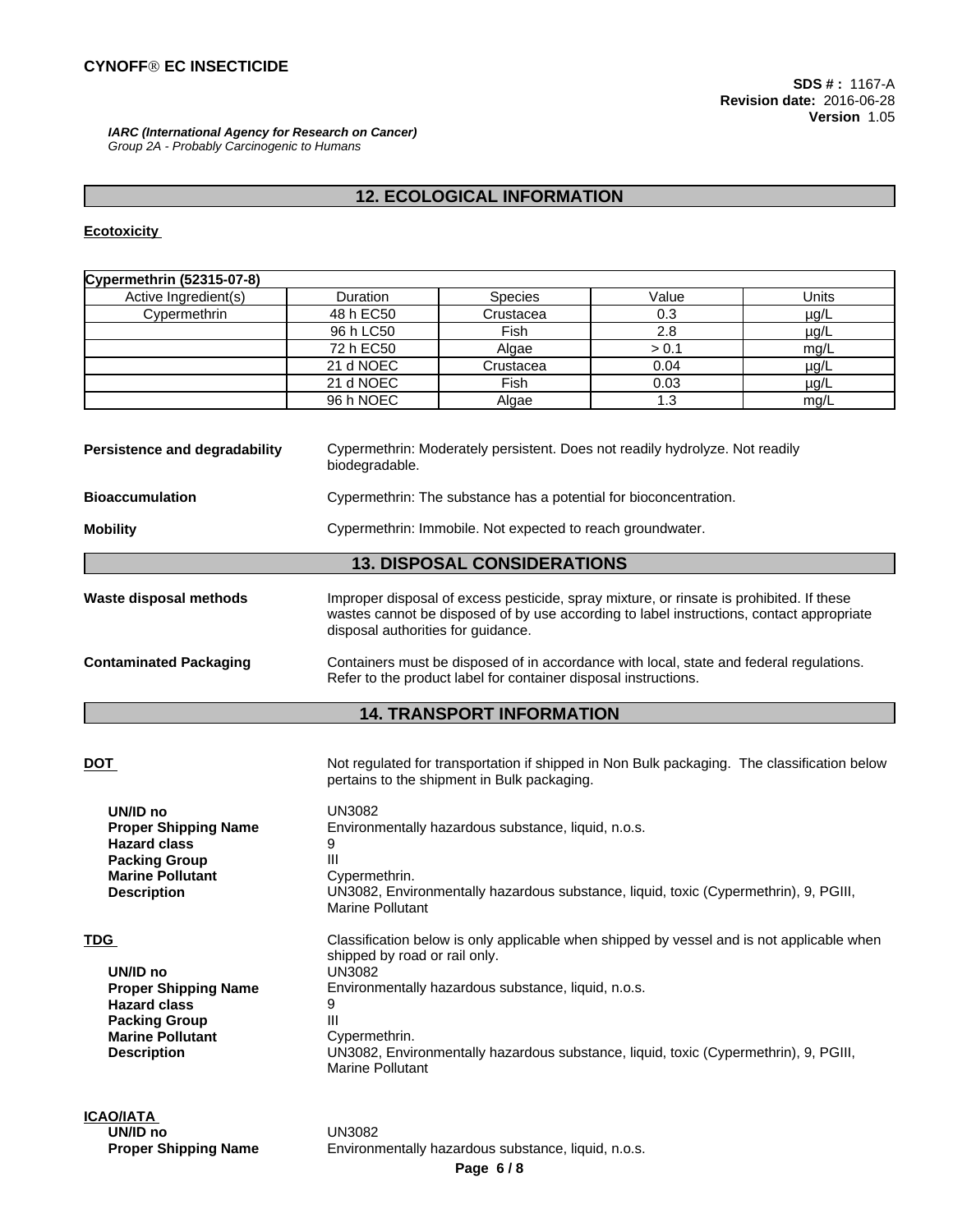| <b>Hazard class</b>         | 9                                                                                    |
|-----------------------------|--------------------------------------------------------------------------------------|
| <b>Packing Group</b>        | Ш                                                                                    |
| <b>Description</b>          | UN3082, Environmentally hazardous substance, liquid, toxic (Cypermethrin), 9, PGIII, |
|                             | <b>Marine Pollutant</b>                                                              |
| IMDG/IMO                    |                                                                                      |
| UN/ID no                    | UN3082                                                                               |
| <b>Proper Shipping Name</b> | Environmentally hazardous substance, liquid, n.o.s.                                  |
| <b>Hazard class</b>         | 9                                                                                    |
| <b>Packing Group</b>        | Ш                                                                                    |
| EmS No.                     | F-A. S-F                                                                             |
| <b>Marine Pollutant</b>     | Cypermethrin                                                                         |
| <b>Description</b>          | UN3082, Environmentally hazardous substance, liquid, toxic (Cypermethrin), 9, PGIII, |
|                             | Marine Pollutant                                                                     |

# **15. REGULATORY INFORMATION**

# **U.S. Federal Regulations**

## **SARA 313**

Section 313 of Title III of the Superfund Amendments and Reauthorization Act of 1986 (SARA). This product does not contain any chemicals which are subject to the reporting requirements of the Act and Title 40 of the Code of Federal Regulations, Part 372

## **SARA 311/312 Hazard Categories**

| Acute health hazard               | Yes |  |
|-----------------------------------|-----|--|
| <b>Chronic health hazard</b>      | Yes |  |
| Fire hazard                       | N٥  |  |
| Sudden release of pressure hazard | N٥  |  |
| <b>Reactive Hazard</b>            | N٥  |  |

## **Clean Water Act**

This product does not contain any substances regulated as pollutants pursuant to the Clean Water Act (40 CFR 122.21 and 40 CFR 122.42)

## **CERCLA**

This material, as supplied, contains one or more substances regulated as a hazardous substance under the Comprehensive Environmental Response Compensation and Liability Act (CERCLA) (40 CFR 302):

## *FIFRA Information*

This chemical is a pesticide product registered by the Environmental Protection Agency and is subject to certain labeling requirements under federal pesticide law. These requirements differ from the classification criteria and hazard information required for safety data sheets, and for workplace labels of non-pesticide chemicals. Following is the hazard information as *required on the pesticide label:*

## *CAUTION*

*Harmful if inhaled, swallowed or absorbed through the skin. Causes moderate eye irritation. This product is extremely toxic to fish and other aquatic organisms.*

# **US State Regulations**

## **California Proposition 65**

This product does not contain any Proposition 65 chemicals.

## **U.S. State Right-to-Know Regulations**

| Ghemic:<br>ıme | <b>NAW</b><br>$I^{\alpha}$ | IVIC | аню |
|----------------|----------------------------|------|-----|